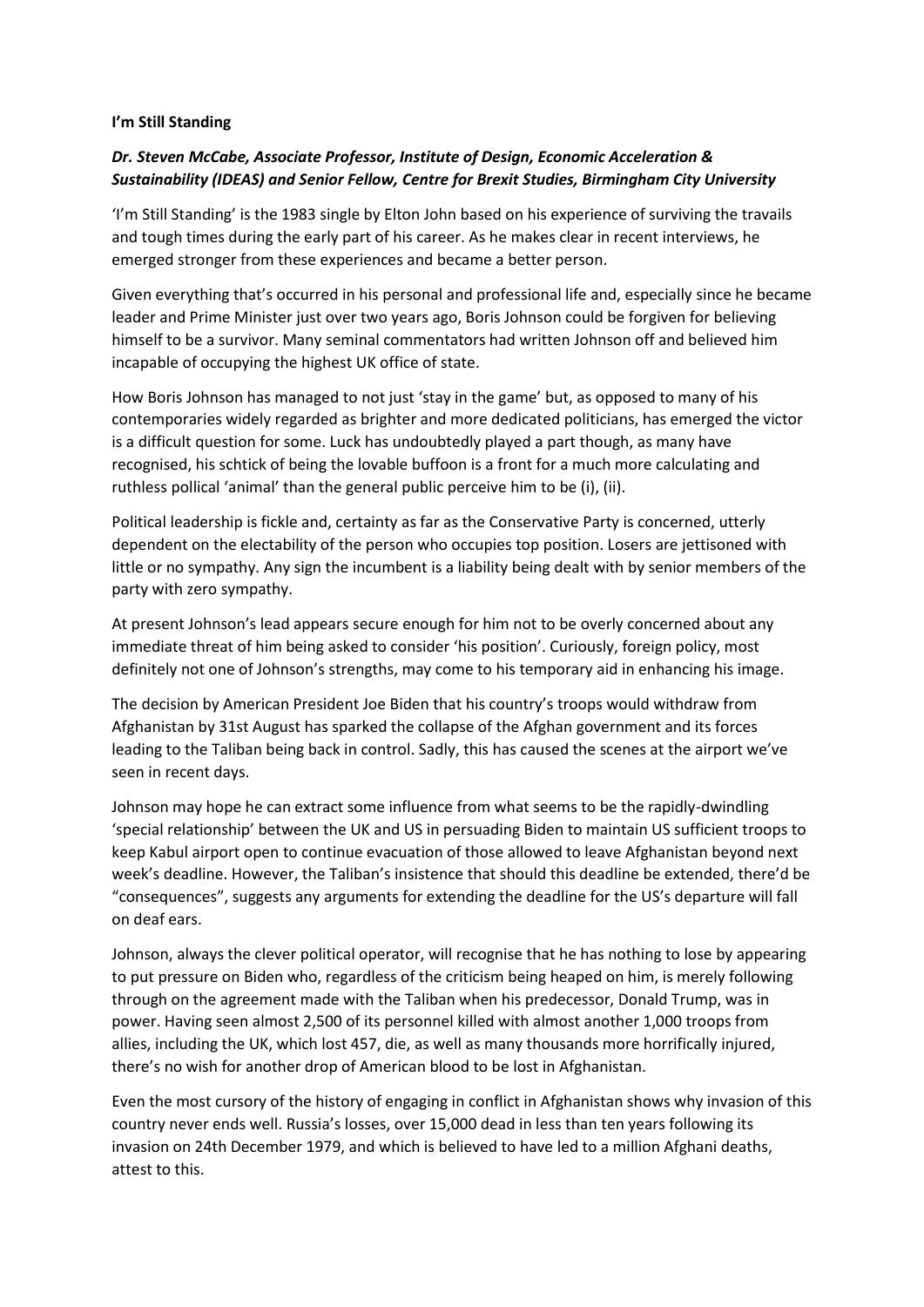Whatever recent losses suffered by 'occupying forces', absolutely tragic as they are, must be balanced against the fact that as many as 240,000 Afghans have died, including thousands of civilians. Lest we forget, engagement in Afghanistan was launched on 7th October 2001 by a coalition of forces led by the US following atrocities committed by Al Qaeda on September 11th when almost 3,000 people were murdered.

Sadly, after so much death and destruction, not to mention the huge amount of money spent by America in attempting to 'reconstruct' Afghanistan, almost \$2 trillion – that's \$2,000,000,000,000 – the somewhat hasty retreat and re-emergence of the Taliban, whose unwillingness in 2001 to hand over the architect of 9/11, leader of Al Qaeda, Osama Bin Laden, led to invasion, makes it all seem to futile.

Many believe the conflict was unnecessary and the Taliban would have eventually succumbed to pressure in handing Bin Laden over (iii).

Johnson will be well aware that whilst the imperative is to evacuate as many of those who should legitimately be evacuated from Afghanistan as possible, the possibility of doing anything without the protection of America is all but impossible. Whatever protestations he may make to Biden of the humanitarian need to continue involvement in the operation known as 'Operation Enduring Freedom' will largely not be reciprocated by an American public wearied by conflict in a faraway place commenced primarily to avenge the 9/11 attacks.

In commencing the invasion of Afghanistan, intended to apprehend Osama Bin Laden, President George W. Bush stressed that patience would be key to success:

"In the months ahead, our patience will be one of our strengths—patience with the long waits that will result from tighter security; patience and understanding that it will take time to achieve our goals; patience in all the sacrifices that may come."

Johnson will be acutely aware that the belief that Afghanistan could be rehabilitated from the failed state it had become under the Taliban was followed by the overthrow of Saddam Hussein in Iraq which has resulted in many more hundreds of thousand deaths in that country. The mayhem of war in Iraq spawned insurrection in Syria and the emergence of ISIS with attendant misery and suffering for millions.

Intervention in the affairs of other countries, regardless of how repugnant the regime, and no matter how great the suffering of its people, eventually proved to be the downfall of the most successful British political leader of modern times, Tony Blair. By so fulsomely backing President Bush, Blair sullied his legacy and undermined any reputation of someone committed to peace.

Johnson will know that Afghanistan is likely to be a temporary story occupying the quiet news month of August. All we can do is hope and that life under 'Taliban 2' turns out to be better than last time. The auspices are not, it must be said, encouraging with the likelihood of continual internal conflict.

What matters closer to home is likely to dominate the agenda in months to come.

Perhaps the greatest political threat emerging is the ability to move goods around this country. As we're discovering to our cost, having a supply of workers to pick crops, process food and, in particular, drive trucks and vans essential for distribution, will mean temporary shortages currently being experienced may become longer-term.

Voters, moved as they may be by suffering of those outside the UK, largely don't tend to be swayed by such emotion when they vote. As Johnson knows only too well, his election as leader was to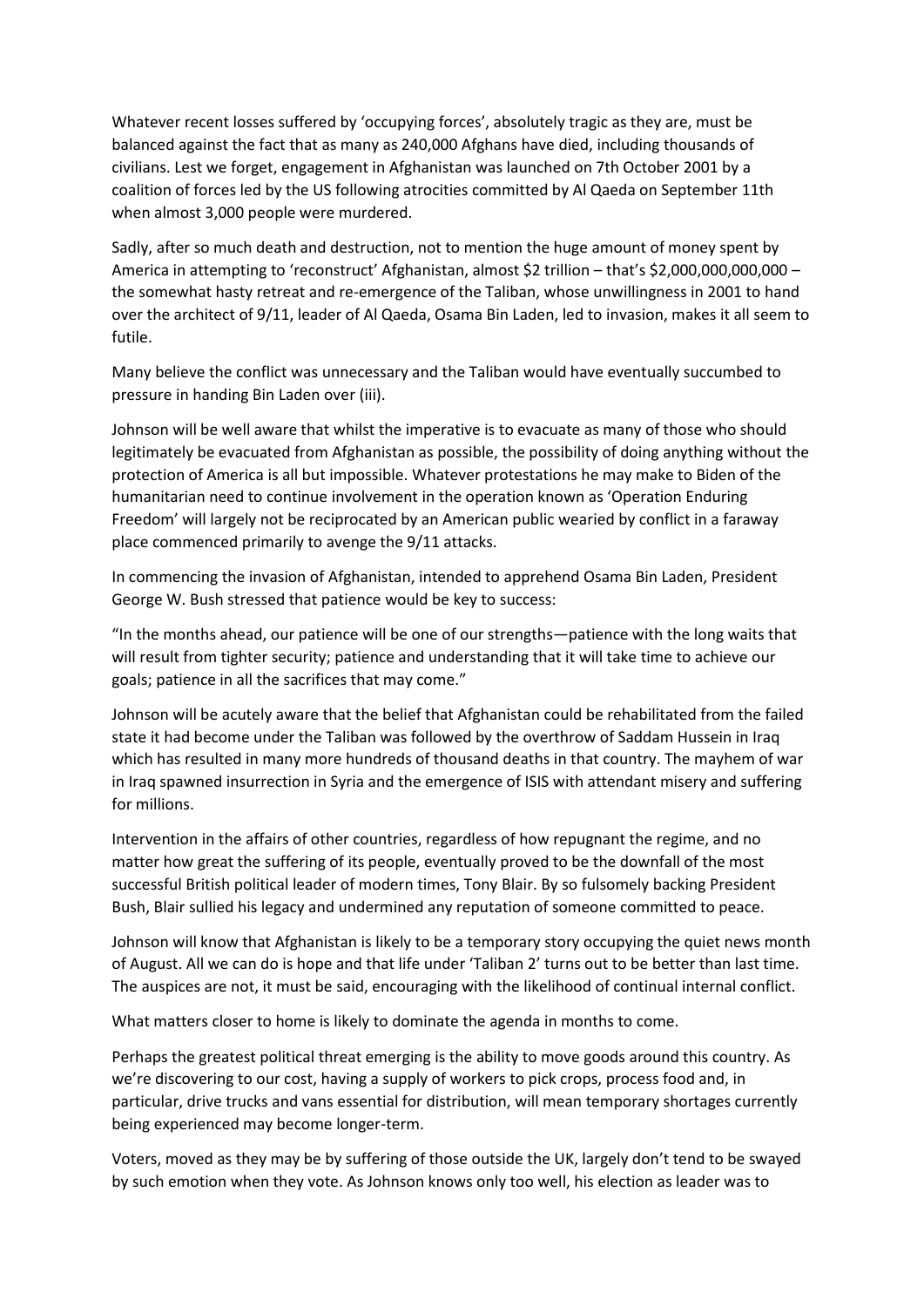replace Theresa May who'd found herself thwarted by impasse, particularly among Conservative MPs in getting Parliament to agree her withdrawal deal.

Brexit, we always should recall, was advocated as a way to improve the prospects of UK citizens. The UK, supposedly free of EU 'bureaucracy' would be able to achieve lucrative deals with other countries. That, a pretty poor deal with Australia is the only evidence of such a deal, matters not a jot. Indeed, what we are seeing are all the disadvantages so far. The appointment of former England cricketer and now member of the House of Lords, Ian 'Beefy' Botham by Trade Secretary, Liz Truss, describes by Guardian columnist Marina Hyde as "pitilessly bubbly" (iv) has not filled many with unbridled optimism.

The argument that benefits have yet to occur because we are still in a form of transition may start to ring a hollow by Christmas if there are shortages of Turkey and vegetables as well as many other obligatory items such as 'pigs in blankets' (v).

Problems by some breweries in delivering sufficient beer to pubs is already being experienced. And horror of horrors, fast food chain McDonald's has run out of milkshakes in all of its UK restaurants due to supply chain problems caused by a lack of drivers of lorries.

Add in inflation, is likely to be at least four percent by Christmas, and domestic issues start to mount up in a way that will cause concern to strategists in Conservative HQ.

Johnson, who promised so much and has dedicated immense of money to achieve 'levelling up', will surely be aware of the inherent dangers in people feeling worse off than they were promised they'd be following Brexit. There are rumours of a rift between him and his more hawkish Chancellor, Rishi Sunak though these may merely be stories to 'ginger up' the relationship between the two key individuals in government which are historically problematic.

Nonetheless, there remains the issue of the cost to this country of dealing with the pandemic as well as the affordability of spending envisaged when the commitments were made by the Conservatives in their December 2019 election manifesto.

Much has changed since December 2019.

It's still premature to believe the pandemic is over. Many families are left nursing losses in income possible to be made worse by rapidly rising prices in the cost of food, fuel and energy.

These are the so called 'bread and butter' issues that will weigh on people's minds in coming months. The next election, likely to be in 2023, could be held against an economic backdrop much less benign than has been the case in recent months, the lingering economic impact of the pandemic notwithstanding.

We may be starting to experience the full consequences of leaving the EU. As Sarah O'Connor made clear in her article in the Financial Times in July, the 'era of free movement transformed everything from the security and location of work to the prices in shops' (vi) And as she writes on Tuesday, the supply chain issues now being experienced is a sign of a 'broken labour market' (vii).

Realignment of labour markets and rates paid, particularly to those carrying out tasks which used to be undertaken by migrant workers from the EU may eventually resolve the problems but there will be an overall cost that must be collectively paid. Inflation may continue to overshadow economic policy for the next couple of years.